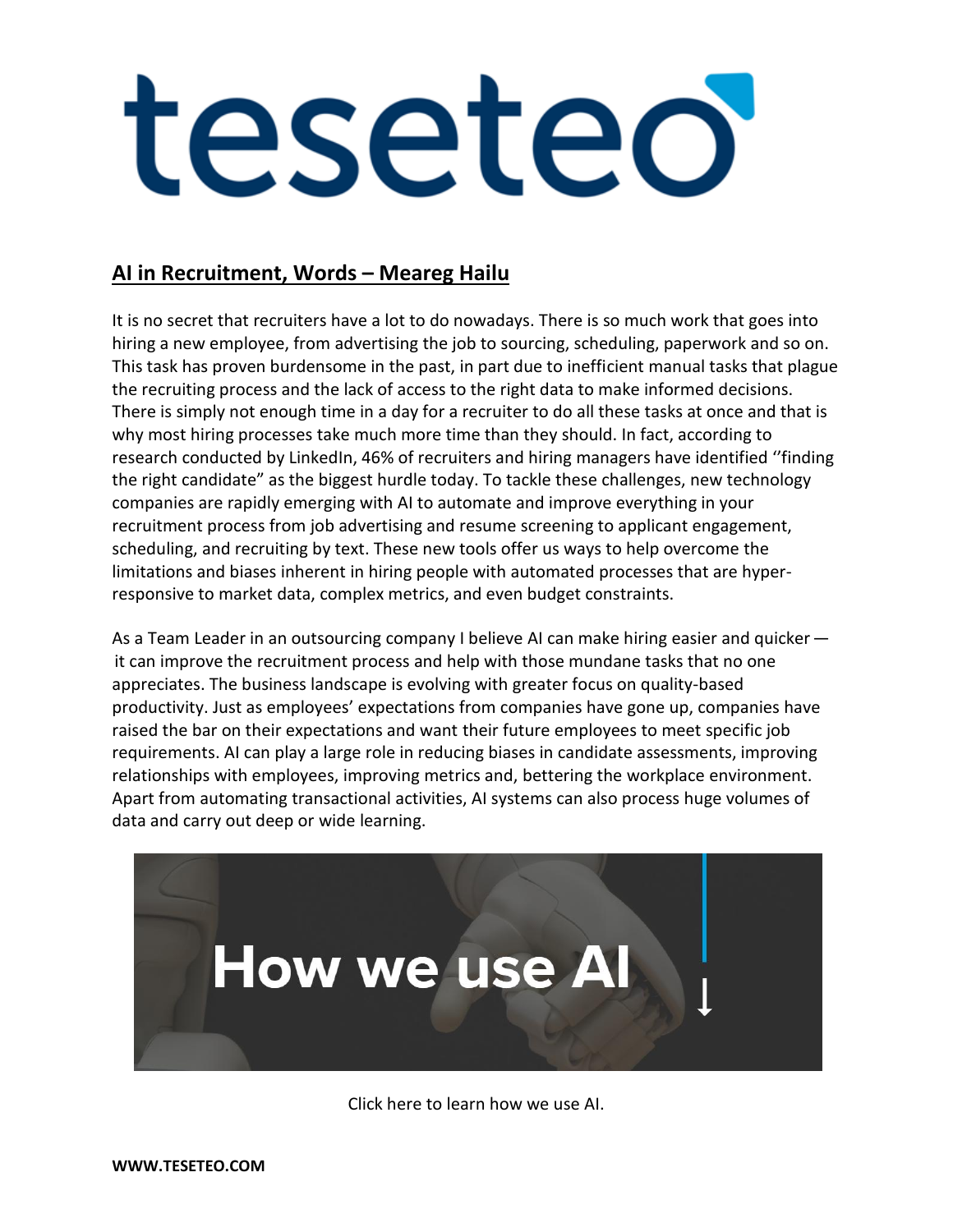### **AI in Talent Acquisition: CASE STUDIES**

### **Intuit**



Intuit, a global financial software company tasked with hiring over 6,000 employees a year. It uses AI to significantly narrow down talent pools, to identify resources that are most likely to engage with the company and also find candidate leads not previously considered. The company is developing an algorithm-driven platform which scores and matches potential recruits to open positions - also based on their similarity with profiles of top performers**.**

### **Vodafone**



Telecommunications Company Vodafone saves time and money while assessing many more applicants than human recruiters ever could by using AI-powered video interviews instead of phone screening. Job seekers record themselves answering standardised questions, whereupon robots analyse the interviews and assess candidate suitability across 15,000 different dimensions; from body language and facial cues to voice intonation and speech cadence. The top-ranked candidates are then invited into face to face interviews.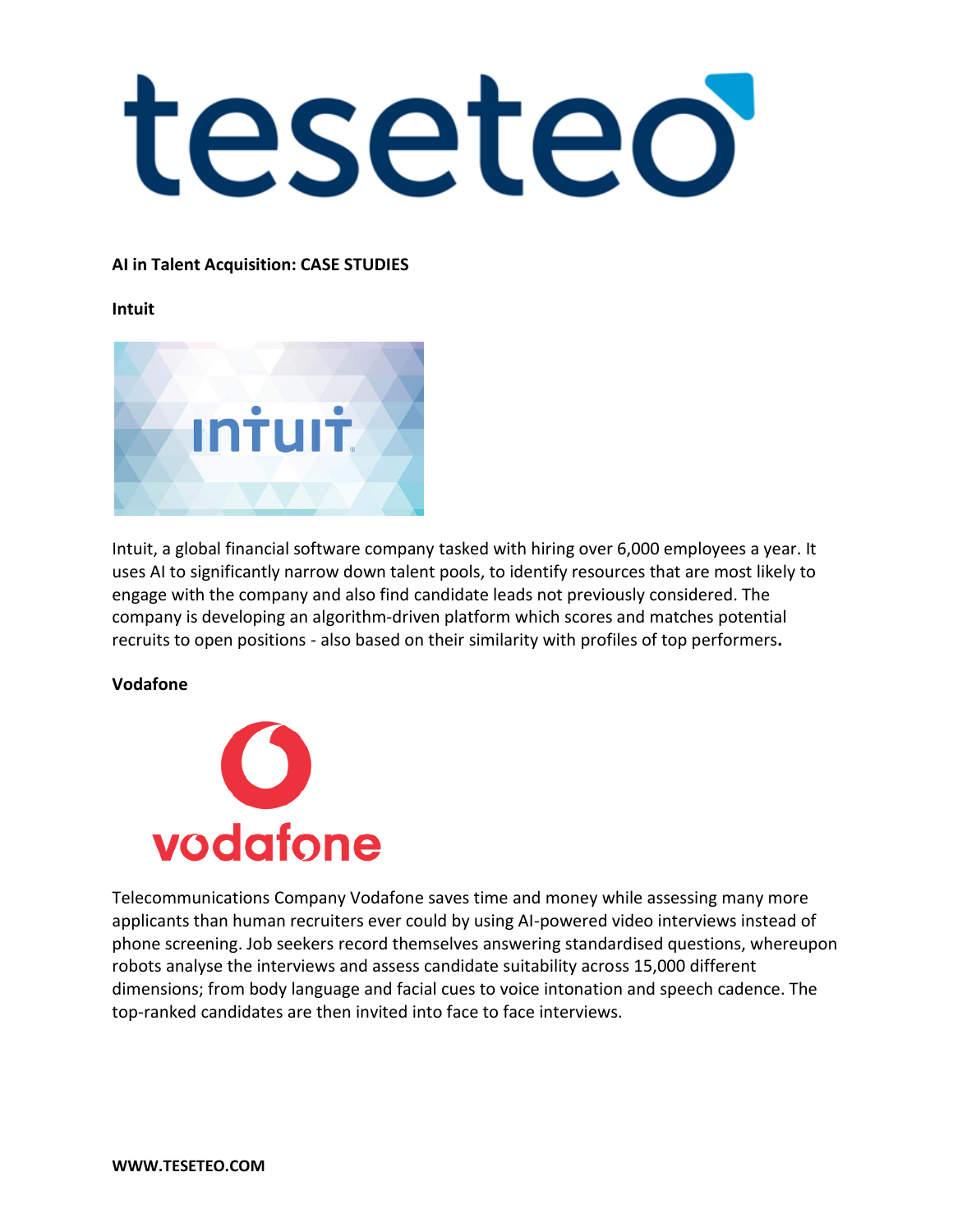**Unilever**



Unilever, the global FMCG giant, has used artificial intelligence to screen all entry-level employees. Candidates play neuroscience-based games to measure inherent traits and have recorded interviews which are then analysed by AI. The company considers the experiment a big success and will continue it indefinitely. Unilever says that it has dramatically increased diversity and cost efficiency.

### **AI in Talent Acquisition: The Present Perception, The Future Perception**

A global study by Deloitte in 2017 on Global Human Capital Trends, concluded that attracting skilled resources no longer remained the responsibility of just HR. It now stands as a top concern of business leaders, ranking third in the survey. More than 83 percent of executives surveyed said improving the talent acquisition process is important or very important.

One of the most critical findings of a recent LinkedIn study run across the globe was that Automating the screening and hiring process in order to eliminate human bias and time limitations will shape the future of recruiting. A study on "Role of Technology in Recruitment" in 2017 was the People Matters and Param.ai study that was designed and conducted with the objective to understand how leading companies in India use technology at every stage of recruitment-sourcing, screening and interview and selection. The study found that organisations in India are still at a nascent stage when it comes to adopting AI recruitment technology as there was a stark difference between current and desired rate of technology adoption (approx 40%). However, in the future they see themselves leveraging AI technology in an even bigger way to aid recruitment.